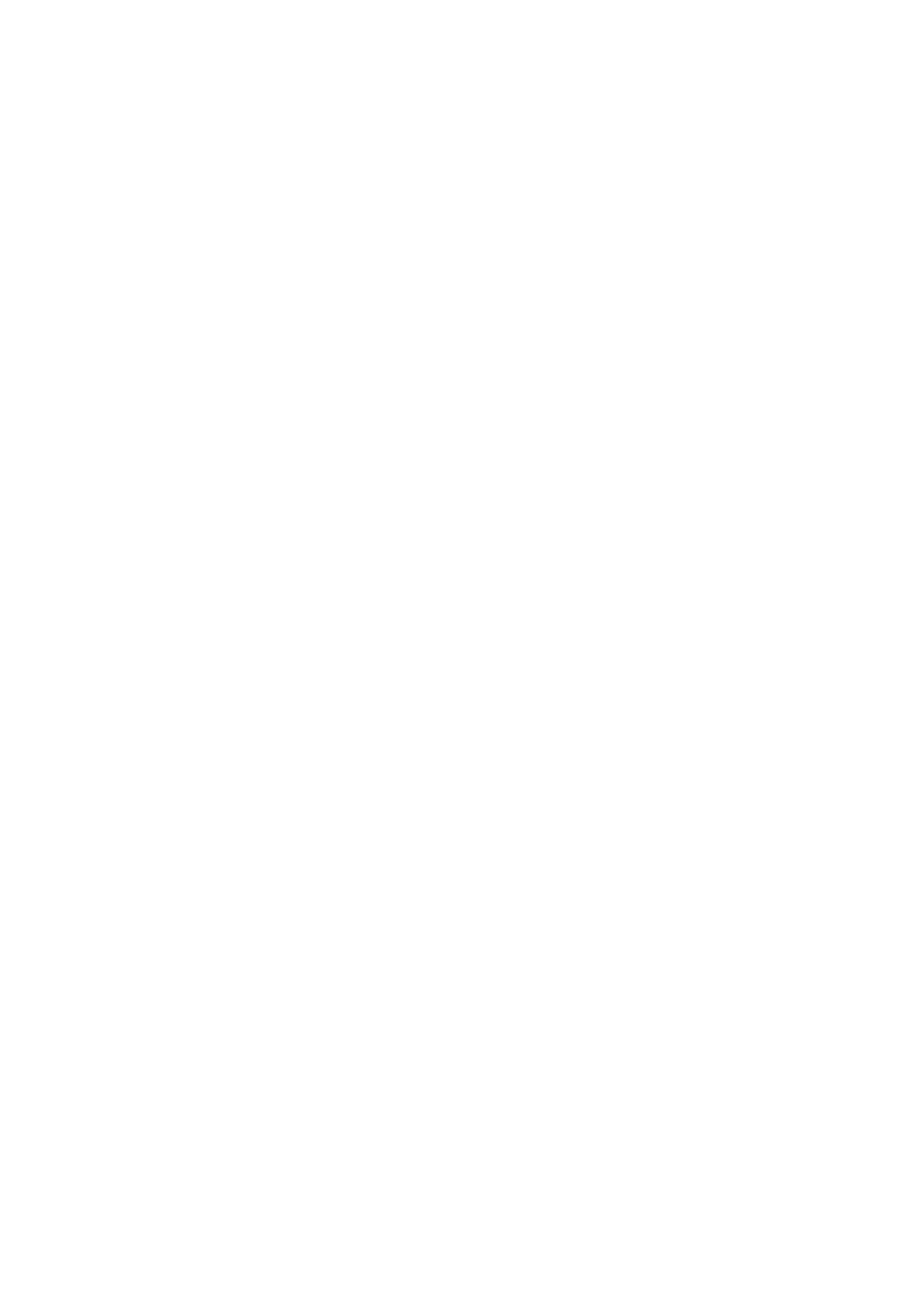# A **BILL** TO

Repeal the Fixed-term Parliaments Act 2011; to make provision about the dissolution of Parliament and the determination of polling days for parliamentary general elections; and for connected purposes.

E IT ENACTED by the Queen's most Excellent Majesty, by and with the advice and consent of the Lords Spiritual and Temporal, and Commons, in this present Parliament assembled, and by the authority of the same, as follows:  $\mathbf{B}_{\text{e}$ 

#### **1 Repeal of the Fixed-term Parliaments Act 2011**

<span id="page-2-1"></span><span id="page-2-0"></span>The Fixed-term Parliaments Act 2011 is repealed.

#### <span id="page-2-5"></span>**2 Polling days for parliamentary general elections**

- (1) This section applies for the purposes of the Timetable in rule 1 in Schedule 1 to the Representation of the People Act 1983 and is subject to section [3.](#page-2-3)
- <span id="page-2-6"></span>(2) The polling day for the next parliamentary general election after the passing of this Act is to be 2 May 2024, unless an early general election is called in accordance with section [3](#page-2-3).
- (3) The polling day for each subsequent parliamentary general election is to be the first Thursday following the elapse of five years from the polling day for the previous parliamentary general election unless an early general election is called in accordance with section [3](#page-2-3).
- <span id="page-2-7"></span>(4) The Parliament then in existence dissolves at the beginning of the 25th working day before the polling day for the next parliamentary general election.

#### <span id="page-2-3"></span><span id="page-2-2"></span>**3 Early parliamentary general elections**

- <span id="page-2-4"></span>(1) An early parliamentary general election is to take place if Her Majesty by proclamation dissolves the Parliament then in existence.
- (2) If the Parliament then in existence is dissolved in accordance with subsection [\(1\),](#page-2-4) the proclamation referred to in that subsection is to appoint the polling day for that election.

*10*

*5*

*15*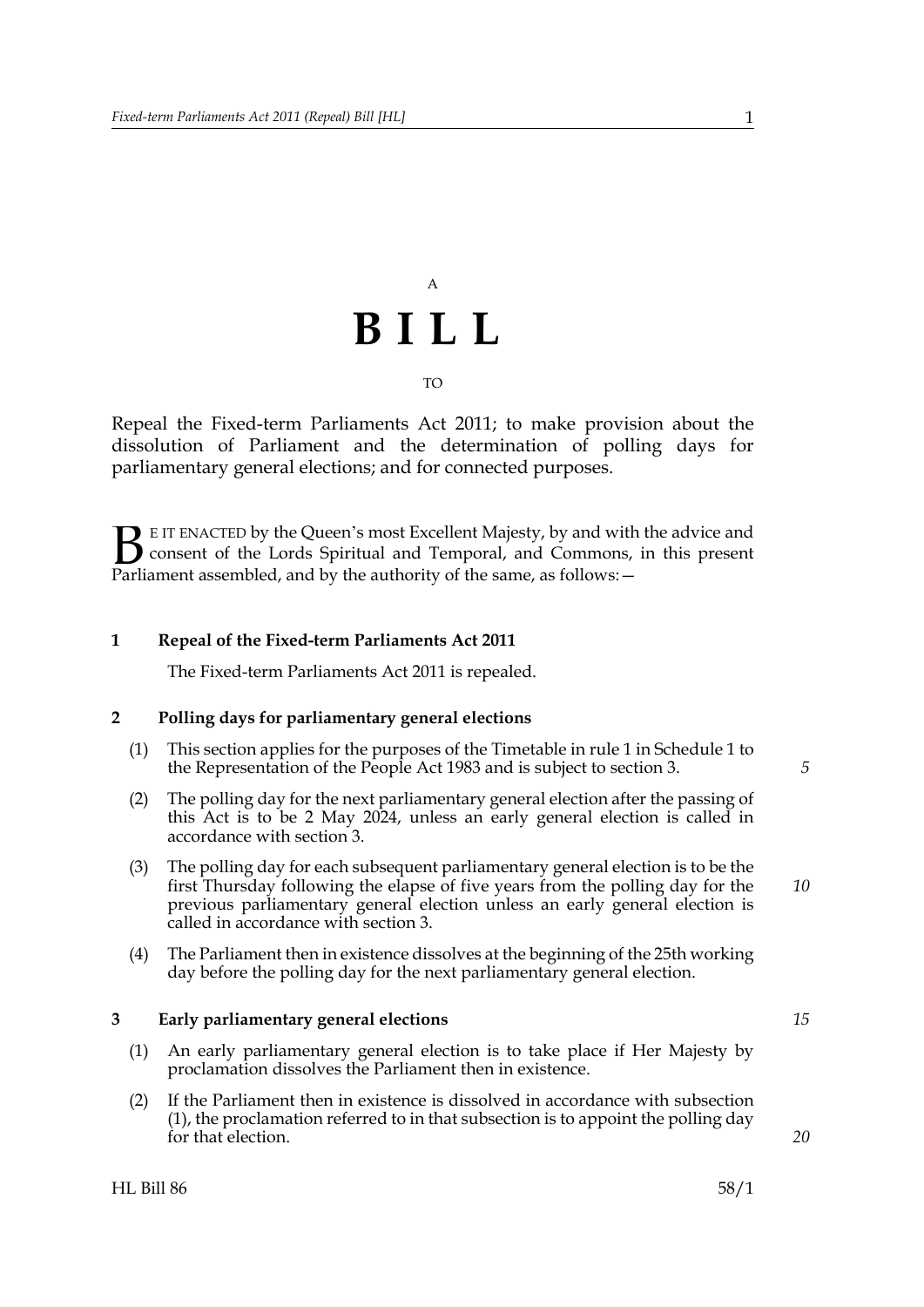#### <span id="page-3-3"></span><span id="page-3-0"></span>**4 Dissolution of Parliament**

- (1) The dates of polling day and dissolution are to be determined only in accordance with section  $\dot{2}(2)$  $\dot{2}(2)$  $\dot{2}(2)$  $\dot{2}(2)$  to [\(4\)](#page-2-7) or section [3,](#page-2-3) and may not be altered by resolution or otherwise.
- (2) Once Parliament dissolves, the Lord Chancellor and, in relation to Northern Ireland, the Secretary of State have the authority to have the writs for the election sealed and issued (see rule 3 in Schedule 1 to the Representation of the People Act 1983).
- <span id="page-3-4"></span>(3) Once Parliament dissolves, Her Majesty may issue the proclamation summoning the new Parliament which may -
	- (a) appoint the day for the first meeting of the new Parliament;
	- (b) deal with any other matter which was normally dealt with before the passing of the Fixed-term Parliaments Act 2011 by proclamations summoning new Parliaments.
- (4) In section [2](#page-2-5)[\(4\)](#page-2-7) "working day" means any day other than  $-$ 
	- (a) a Saturday or Sunday;
	- (b) a Christmas Eve, Christmas Day or Good Friday;
	- (c) a day which is a bank holiday under the Banking and Financial Dealings Act 1971 in any part of the United Kingdom;
	- (d) a day appointed for public thanksgiving or mourning.
- $(5)$  But, if  $-$ 
	- (a) on a day ("the relevant day") one or more working days are fixed or appointed as bank holidays or days for public thanksgiving or mourning, and
	- (b) as a result, the day for the dissolution of a Parliament would (apart from this subsection) be brought forward from what it was immediately before the relevant day to a day that is earlier than 30 days after the relevant day, *25*

<span id="page-3-1"></span>the day or days in question are to continue to be treated as working days.

#### **5 Supplementary provisions**

- (1) This Act does not affect Her Majesty's power to prorogue Parliament until such date as She, and only She, appoints by proclamation.
- (2) This Act does not affect the way in which the sealing of a proclamation summoning a new Parliament may be authorised; and the sealing of a proclamation to be issued under section [4](#page-3-3)[\(3\)](#page-3-4) may be authorised in the same way.
- (3) The exercise by Her Majesty of the powers under this Act, and the advice provided to Her Majesty in relation to the exercise of those powers, may not be impeached or questioned in any court.

#### <span id="page-3-2"></span>**6 Short title, commencement and extent**

- (1) This Act extends to England and Wales, Scotland and Northern Ireland.
- (2) This Act comes into force on the day on which it is passed.

*30*

*35*

*5*

*10*

*15*

*20*

*40*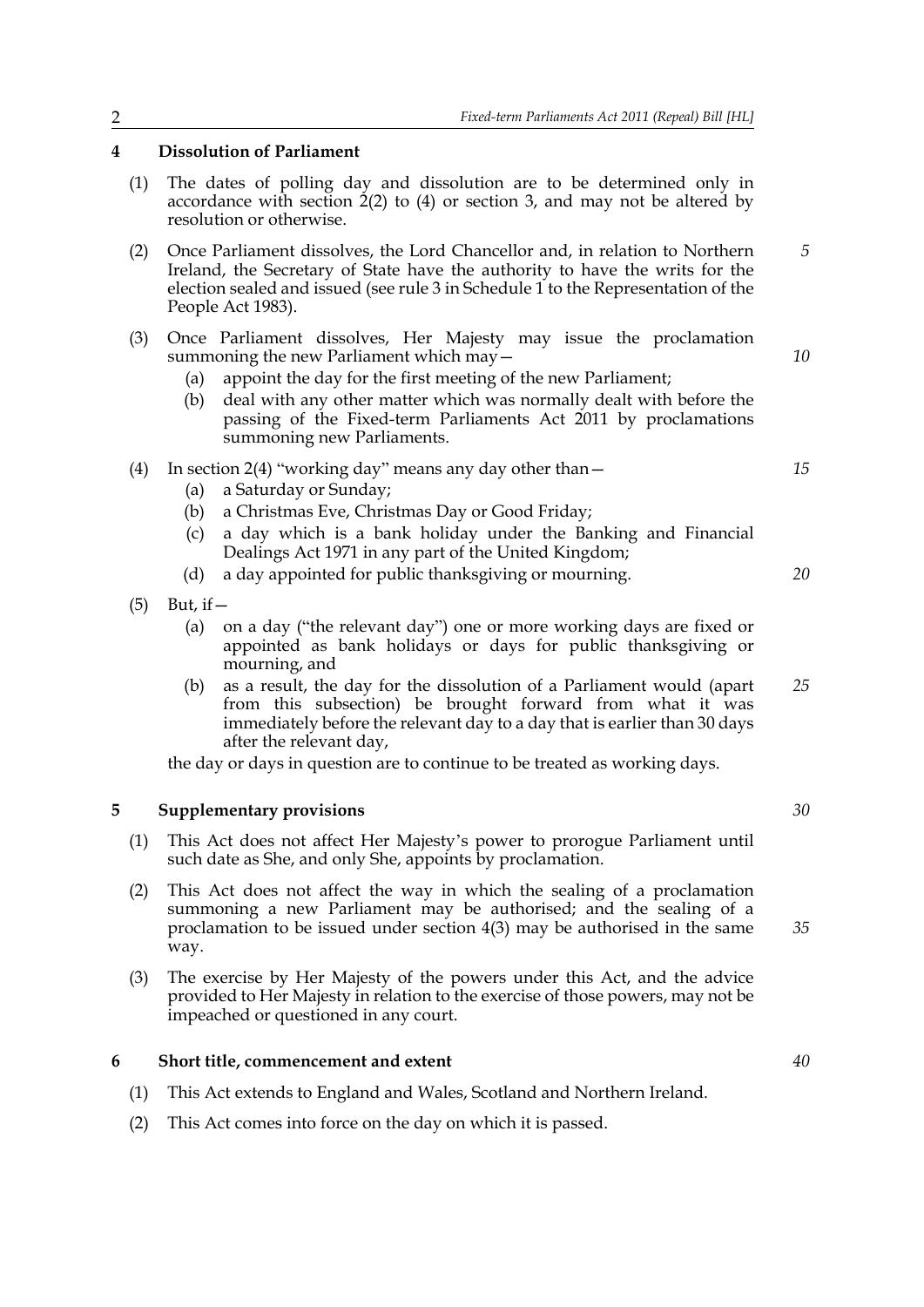(3) This Act may be cited as the Fixed-term Parliaments Act 2011 (Repeal) Act 2020.